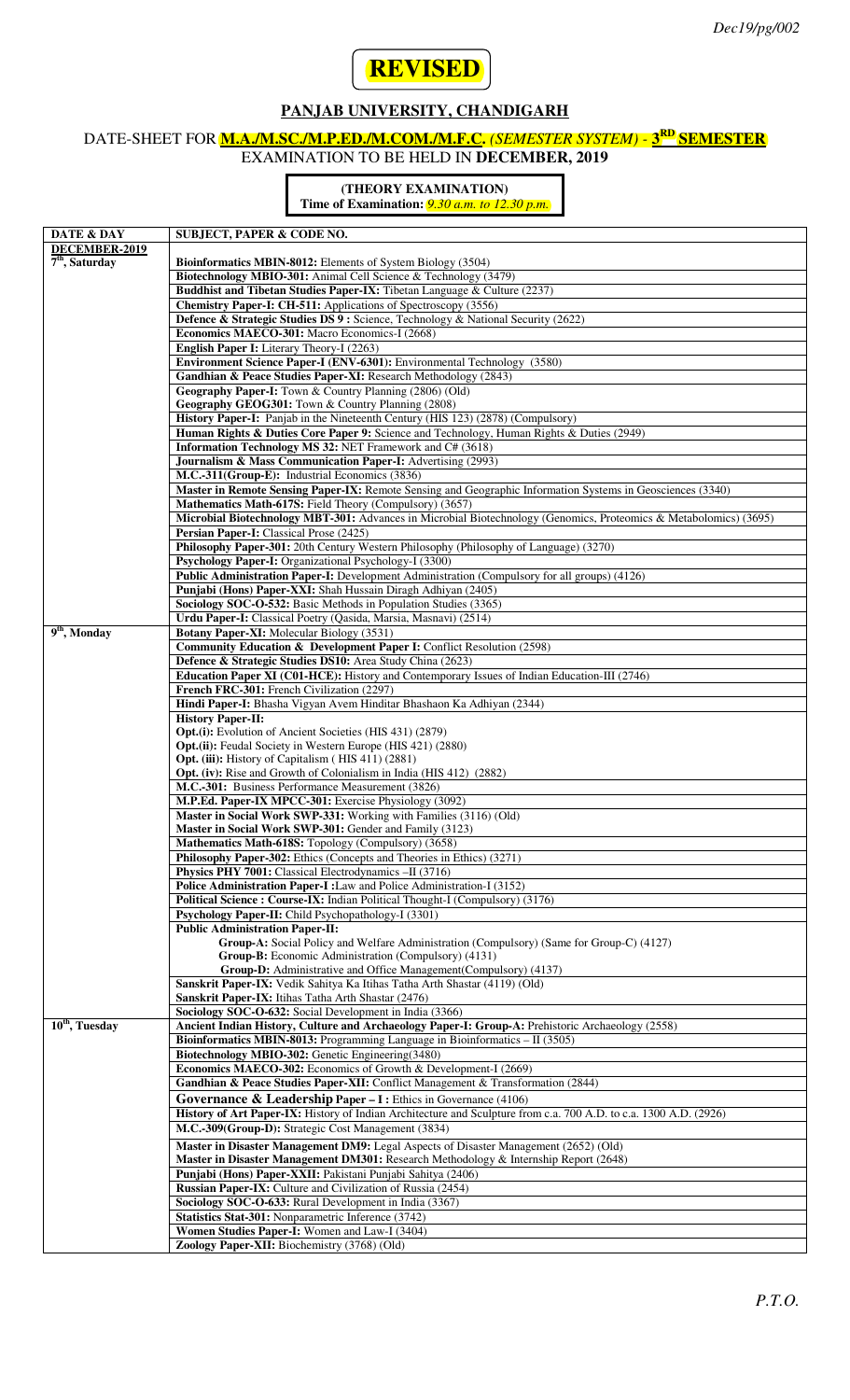# **M.A./M.SC./M.P.ED./M.COM./M.F.C.** *(SEMESTER SYSTEM) -* **3RD SEMESTER**

| DATE & DAY                  | <u>M.A./M.SC./M.F.ED./M.COM./M.F.C. (SEMESIEK SISIEM) - 3 — SEMESIEK</u><br><b>SUBJECT, PAPER &amp; CODE NO.</b>                   |
|-----------------------------|------------------------------------------------------------------------------------------------------------------------------------|
| DECEMBER-2019               |                                                                                                                                    |
| $11th$ , Wednesday          | <b>Buddhist and Tibetan Studies Paper-X:</b> Tibetan Buddhist Philosophy (2238)                                                    |
|                             | Chemistry Paper-II: CH-512: Organotransition Metal Chemistry (3557)                                                                |
|                             | Fine Arts Paper-IX: History of Western Art from Early Times ca 1400 A.D. (2778)                                                    |
|                             | <b>Indian Classical Dance P-I:</b> Survey of Theoretical Aspects of Indian Dance (3068)                                            |
|                             | Journalism & Mass Communication Paper-II : Public Relations (2994)                                                                 |
|                             | M.C.-312(Group-E): Applied Econometrics (3837)                                                                                     |
|                             | Master in Remote Sensing Paper-X: Remote Sensing and Geographic Information Systems in Urban and Regional                          |
|                             | Planning $(3341)$                                                                                                                  |
|                             | Mathematics Math-661S: Probability & Mathematical Statistics -I (3659)                                                             |
|                             | Microbial Biotechnology MBT-302: Industrial Microbiology-II (Environment, Biofuels, Chemicals Biomass Protocols) (3696)            |
|                             | Persian Paper-II: Classical Poetry (2426)                                                                                          |
|                             | Philosophy Paper-303: Social and Political Philosophy (Concepts and Theories in Social and Political Philosophy) (3272)            |
|                             | Psychology Paper-III: Life Span Development Psychology-I (3302)<br><b>Public Administration Paper-III:</b>                         |
|                             | Group-A: People's Empowerment and Rural Governance (Compulsory) (4128)                                                             |
|                             | Group-B: Company & Cooperative Law (Compulsory) (4132)                                                                             |
|                             | Group-C: Labour Economics (Compulsory) (4135)                                                                                      |
|                             | Group-D: Management of Disciplinary Proceedings (4138)                                                                             |
|                             | Sanskrit Paper-X: Sanskrit Gadhya Tatha Nibandh (4120) (Old)                                                                       |
|                             | <b>Sanskrit Paper-X:</b>                                                                                                           |
|                             | Group-I: Upnishad Tatha Bhashya Bhumika (2477)                                                                                     |
|                             | Group-II: Kavya Shastar (2480)                                                                                                     |
|                             | Group-III: Sangya Sandhi Istripratatya Avem Karak Vidhi (2483)                                                                     |
| $12th$ , Thursday           | Sociology SOC-O-732: Problems of Urban India (3368)<br>English Paper II: Indian Writing in English (2264)                          |
|                             | Environment Science Paper-II (ENV-6302): Regional and Global Environmental Issues (3578) (Old)                                     |
|                             | Environment Science Paper-II (ENV-6302): Major Environmental Issues (3581)                                                         |
|                             | Geography Paper-II: Research Methodology in Geography (2807) (Old)                                                                 |
|                             | GeographyGEOG302: Research Methodology in Geography (2809)                                                                         |
|                             | History Paper-III & IV: Opt. (i): Cultural History of Ancient India (HIS 432) (2884)                                               |
|                             | Human Rights & Duties Core Paper 10: Human Rights & Duties for the Aged and the Differently Abled (2950)                           |
|                             | Indian Theatre Paper-IX: History of Theatre (Theory) (2971)                                                                        |
|                             | Information Technology MS 69: Theory of Computation (3619)                                                                         |
|                             | M.C.-302: Tax Planning and Measurement (3827)                                                                                      |
|                             | Psychology Paper-IV: Clinical Psychology: Psychodiagnostics (3303)                                                                 |
|                             | Sociology SOC-O-832: Family in Cross Cultural Perspectives (3369)                                                                  |
| $13th$ , Friday             | Urdu Paper-II: Classical Prose (2515)<br>Community Education & Development Paper-II: Population and Health Education (2599)        |
|                             | Defence & Strategic Studies D.S 12: Indian Military History (2624)                                                                 |
|                             | Economics MAECO-303 & 304 Opt.(i): Economics of Agriculture-I (2670)                                                               |
|                             | Education Paper XII (C02-CRD): Curriculum Development-III (2747)                                                                   |
|                             | French FRP-302: French Poetry (17th & 19th Centuries) (2298)                                                                       |
|                             | Gandhian & Peace Studies Paper-XIII: Legacy of Peace Building: Mohandas Karamchand Gandhi, Martin Luther King (Jr.),               |
|                             | Daisaku Ikeda, Abdul Ghaffar Khan (2845)                                                                                           |
|                             | Hindi Paper-II: Pracheen Avem Madhya-Kaleen Kavya (2345)                                                                           |
|                             | M.C.-307(Group-C): India's Foreign Trade & Investment (3832)                                                                       |
|                             | M.P.Ed. Paper-X MPCC-302: Scientific Principles of Sports Training (3093)                                                          |
|                             | Master in Social Work SWP-332: Ageing and Social Work (3121) (Old)<br>Master in Social Work SWP-302: Ageing and Social Work (3124) |
|                             | Mathematics Math-672S: Computational Techniques-I (3660)                                                                           |
|                             | Physics PHY 7002: Statistical Mechanics (3717)                                                                                     |
|                             | Police Administration Paper-II: Police Personnel Administration (3153)                                                             |
|                             | <b>Political Science Course-X:</b>                                                                                                 |
|                             | (i) Comparative Politics-II : Understanding Developing Societies (Compulsory) (3177)                                               |
|                             | (ii) Comparative Political System with Special Reference to USA, UK, China, Japan and Switzerland                                  |
|                             | (Compulsory) (3178)                                                                                                                |
|                             | Psychology Paper-V: Clinical Disorders (3304)                                                                                      |
|                             | <b>Public Administration Paper-IV:</b><br>Group-A: Disaster Management (4129)                                                      |
|                             | Group-B: Human Resource Management (Same for Group-C & D) (4136)                                                                   |
|                             | Punjabi Paper-IX: Bhasha Vigyan Ate Punjabi Bhasha (2380)                                                                          |
|                             | Russian Paper-X: Modern Russian Language (Syntax) (2455)                                                                           |
|                             | Sociology SOC-O-932: Organizational Structure and Development (3371)                                                               |
|                             | Sociology SOC-O-936: Advanced Social Statistics (3374)                                                                             |
| 14 <sup>th</sup> , Saturday | Ancient Indian History, Culture and Archaeology Paper-I: Group-B: Paleography & Epigraphy (2560)                                   |
|                             | Bioinformatics MBIN-8014: Structural Biology (3506)                                                                                |
|                             | Biotechnology MBIO-303: Plant Biotechnology (3481)<br><b>Botany Paper-XII: Plant Physiology (3532)</b>                             |
|                             | Buddhist and Tibetan Studies Paper-XI: Ethics (Oriental and Occidental) (2239)                                                     |
|                             | Governance & Leadership Paper - II : Financial Management (4107)                                                                   |
|                             | History of Art Paper X: History of European Art from the Renaissance to ca. 1700 A.D. (2927)                                       |
|                             | History Paper-III & IV: Opt. (ii): Sacred Centres in the Indian Civilization (HIS 604) (2885)                                      |
|                             | Journalism & Mass Communication Paper-III: Media & Communication Research Methodology (2995)                                       |
|                             | M.C.-303(Group-A): Integrated Marketing Communication and Brand Equity (3828)                                                      |
|                             |                                                                                                                                    |
|                             | Master in Disaster Management DM10: Preparedness and Mitigation (2653) (Old)                                                       |
|                             | Master in Disaster Management DM302: Industrial Safety and Risk Management (2649)                                                  |
|                             | <b>Microbial Biotechnology MBT-303:</b> Bioinstruments and their applications (3697)                                               |
|                             | Music (Instrumental) P-I: Scientific Study of Indian Music (3020)                                                                  |
|                             | Music (Vocal) P-I: Scientific Study of Indian Music (3036)                                                                         |
|                             | Philosophy Paper-304: Philosophy of Religion (Part-I) (3273)                                                                       |
|                             | Psychology Paper-VI: Counselling Psychology : Professional Foundation (3305)                                                       |
|                             | Psychology Paper-VII: Counselling Psychology : Approaches & Appraisals (3306)                                                      |
|                             | Sanskrit Paper-X: Group-IV: Sankhya Tatha Pratyabhigya Darshan (2486)                                                              |
|                             | Sociology SOC-O-934: Sociology of Crime (3373)<br>Women Studies Paper-II: Women and Development (3405)                             |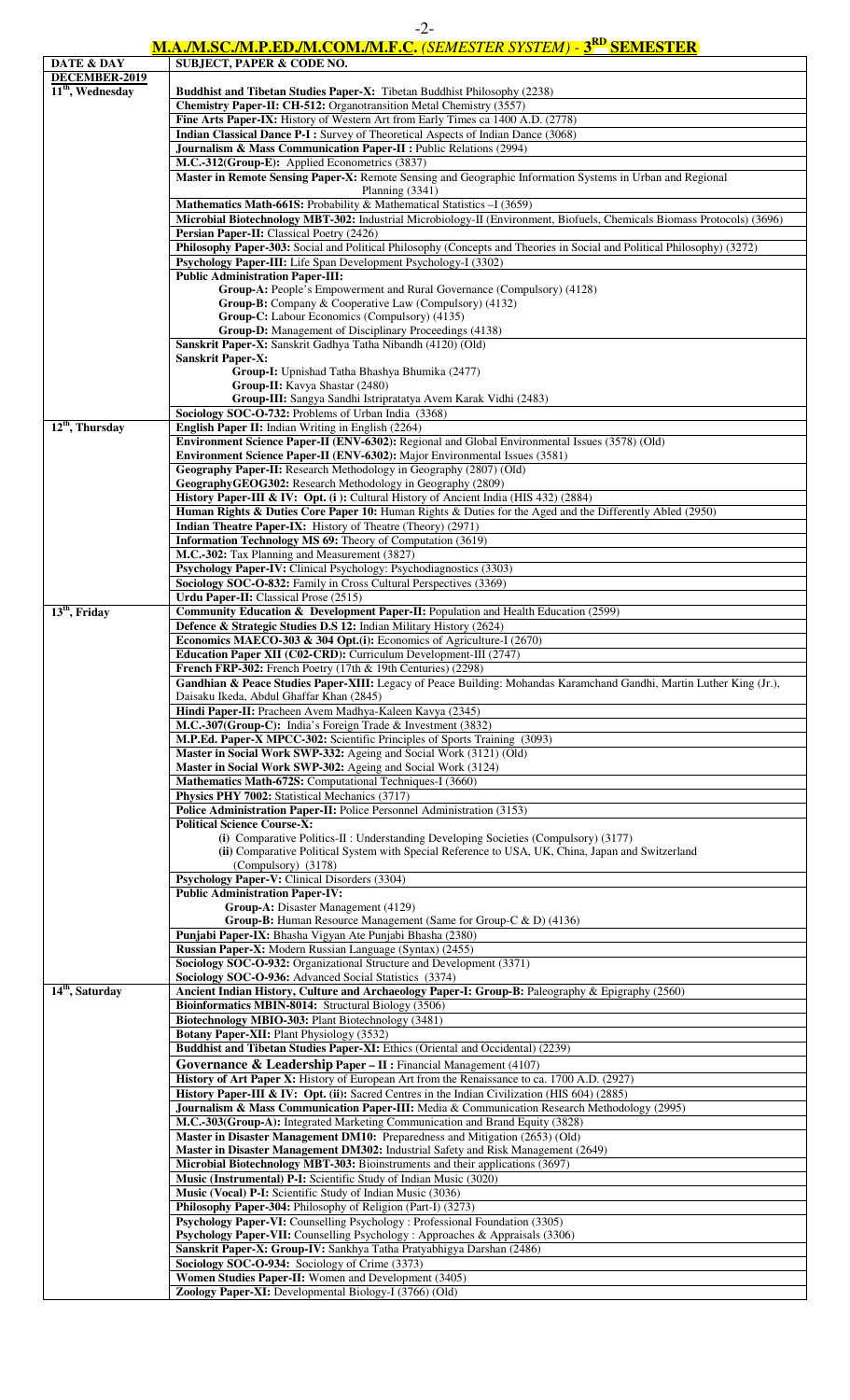## **M.A./M.SC./M.P.ED./M.COM./M.F.C.** *(SEMESTER SYSTEM) -* **3RD SEMESTER**

|                              | <u> M.A./M.SC./M.P.ED./M.COM./M.F.C. (SEMESTER SYSTEM) - 5 " SEMESTER</u>                                                     |
|------------------------------|-------------------------------------------------------------------------------------------------------------------------------|
| DATE & DAY                   | <b>SUBJECT, PAPER &amp; CODE NO.</b>                                                                                          |
| DECEMBER-2019                |                                                                                                                               |
| $16th$ , Monday              | Economics MAECO-303 & 304 Opt.(ii): Economics of Industry-I $(2671)$                                                          |
|                              | <b>English Paper-III:</b>                                                                                                     |
|                              | Opt.(i): Post Colonial Studies-I (ECS-II, PCS-I) (2265)<br>Opt (ii): Linguistics-I (ECS-II, LIN-I) (2266)                     |
|                              | Opt (iii): American Literature-I (American fiction from 1800 to the Present) (2267)                                           |
|                              | Opt (iv): Indian Literary Criticism and Theory-I (2268)                                                                       |
|                              | Environment Science Paper-III (ENV-6303): Environment and Energy Management (3582)                                            |
|                              | Fine Arts Paper-X: History of Western Art from c.a. 1400 A.D. to c.a.1850 A.D. (2779)                                         |
|                              | Gandhian & Peace Studies Paper-XIV: Gandhi, Ecology and Sustainable Development (2846)                                        |
|                              | Geography Paper-III: Fundamentals of GIS & GPS(Theory) (2817) (Old)                                                           |
|                              | Geography GEOG303: Fundamentals of GIS & GPS(Theory) (2810)                                                                   |
|                              | History Paper-III & IV: Opt.(iii): Medieval Indian Art and Monuments (HIS 424) (2886)                                         |
|                              | Human Rights & Duties Core Paper 11: Research Methods (2951)                                                                  |
|                              | Indian Classical Dance P-II: Practical Composition & Essay (3069)                                                             |
|                              | Information Technology MS 39: Computer Graphics (3620)                                                                        |
|                              | M.C.-308(Group-C): Management of International Business Operations (3833)                                                     |
|                              | Master in Remote Sensing Paper-XI: Research Methodology (3342)                                                                |
|                              | Mathematics Math-673S: Differential Geometry-I (3661)                                                                         |
|                              | Music (Tabla) P-I: Scientific and Aesthetical Study of Talas (3052)                                                           |
|                              | <b>Persian Paper-III:</b>                                                                                                     |
|                              | Opt. (i): Ethics and Sufism (2427)                                                                                            |
|                              | Opt. (ii): Philology, Rhetoric and Prosody (2428)                                                                             |
|                              | Psychology Paper-VIII: Sports Psychology-I (3307)                                                                             |
|                              | <b>Public Administration Paper-V:</b>                                                                                         |
|                              | Group-D: Administration of Non-Government Organisations (Same for Group-A & C) (4139)<br>Group-B: Financial Management (4133) |
|                              | Punjabi Paper-X: Sabhyachar, Lok Dhara Ate Punjabi Sabhyachar (2381)                                                          |
|                              | Russian Paper-XI: 20th Century Russian Literature (2456)                                                                      |
|                              | Sociology SOC-O-937: Sociology of Education (3375)                                                                            |
|                              | Statistics Stat-302: Statistical Process and Quality Control (3743)                                                           |
|                              | Urdu Paper-III: Principals of Literary Criticism (2516)                                                                       |
|                              | Zoology Paper-XIV: Instrumentation and Methodology (3770) (Old)                                                               |
| $17th$ , Tuesday             | Buddhist and Tibetan Studies Paper-XII: Latermahayana, and Buddhist Esoterism (2240)                                          |
|                              | Chemistry Paper-IV: CH-514: Environmental Chemistry (3559)                                                                    |
|                              | Community Education & Development Paper III: Community Counselling (2600)                                                     |
|                              | Defence & Strategic Studies D.S 13: Indian Ocean & India's Maritime Security (2625)                                           |
|                              | Education Paper XIV & XV (E02 GNC): Opt. (b): Guidance & Counselling-III (2749)                                               |
|                              | French FRN-303: French Novel (18th & 19th Centuries) (2299)                                                                   |
|                              | <b>Hindi Paper-III:</b>                                                                                                       |
|                              | Opt. (i): Tulsi Dass Ke Sahitya Ka Adhiyan (2346)                                                                             |
|                              | Opt. (ii): Surdass Avem Anya Krishan Bhagat Kavi (2347)                                                                       |
|                              | <b>Opt.</b> (iii): Hindi Upnayaas (2348)<br>Opt. (iv): Hindi Natak (2349)                                                     |
|                              | Opt. (v): Hindi Pattarkarita Ka Sawroop Aur Vikas (2350)                                                                      |
|                              | <b>Indian Theatre: Paper-X:</b> Acting (Theory) (2972)                                                                        |
|                              | Journalism & Mass Communication Paper-IV: Interpretative and Investigative Journalism (2996)                                  |
|                              | M.C.-304(Group-A): Marketing Research (3829)                                                                                  |
|                              | M.P.Ed. Paper-XI MPCC-303: Theory Games-II                                                                                    |
|                              | Opt (i): Badminton (3094)                                                                                                     |
|                              | Opt(ii): Hockey (3095)                                                                                                        |
|                              | Opt(iii): Volleyball (3096)                                                                                                   |
|                              | Master in Social Work SWP-431: Community Organization and Development (3122) (Old)                                            |
|                              | Master in Social Work SWP-303: Disaster Management & Social Work (3125)                                                       |
|                              | Philosophy Paper-305: Aesthetics : Indian and Western (Part-I) (3274)                                                         |
|                              | Physics PHY 7003: Nuclear Physics-II (3718)                                                                                   |
|                              | Police Administration Paper-III: Forensic Science and Police Administration (3154)<br><b>Political Science Course-XI:</b>     |
|                              | <b>Opt.(a):</b> International Organization (3179)                                                                             |
|                              | <b>Opt.(b):</b> Transnational Actors in International Politics (3180)                                                         |
|                              | <b>Opt.(c):</b> Politics of Development in India (3181)                                                                       |
|                              | Opt.(d): Peace and Conflict Resolution (3182)                                                                                 |
|                              | <b>Opt.(e):</b> Rethinking Geopolitics : Critical Perspectives (3183)                                                         |
|                              | Opt.(f): Theories of Development (3184)                                                                                       |
|                              | Opt.(g): Public International Law-I (3185)                                                                                    |
|                              | Psychology Paper-IX: Positive Psychology-I (3308)                                                                             |
|                              | <b>Sanskrit Paper-XI:</b>                                                                                                     |
|                              | Group-I: Vaidhik Sahinta (2478)                                                                                               |
|                              | Group-II: Kavya Shastar (4121) (Old)                                                                                          |
|                              | Group-II: Sanskrit Gadhya (2481)                                                                                              |
|                              | Group-III: Vyakaran Prakriya (4122) (Old)                                                                                     |
|                              | Group-III: Subant Prakaran (2484)                                                                                             |
|                              | Group-IV: Sankhya Darshan (4123) (Old)<br>Group-IV: Vedant Darshan (2487)                                                     |
| 18 <sup>th</sup> , Wednesday | <b>Bioinformatics MBIN-8015:</b> Genomics & Proteomics $-1$ (3507)                                                            |
|                              | Biotechnology MBIO-304: Bio Process Engg. & Technology (3482)                                                                 |
|                              | Governance & Leadership Paper - III : Project Management (4108)                                                               |
|                              | History of Art Paper-XI: History of European Art from c.a. 1750 A.D. to c.a.1920 A.D. (2928)                                  |
|                              | <b>History Paper-III &amp; IV: Opt. (iv):</b> Gender Relations in Modern India (HIS 601) (2887)                               |
|                              | M.C.-305(Group-B): Human Resource Development (3830)                                                                          |
|                              | Master in Disaster Management DM11: Relief, Rehabilitation & Reconstruction (2654) (Old)                                      |
|                              | Master in Disaster Management DM303: Urban Disasters & Risk Management (2650)                                                 |
|                              | Mathematics Math-674S: Elasticity-I (3662)                                                                                    |
|                              | Microbial Biotechnology MBT-304: Microbial Identifications Diagnostics & Nanobiotechnology (3698)                             |
|                              | Music (Instrumental): P-II: Study of Ragas and Talas (3021)                                                                   |
|                              | Music (Vocal): P-II: Study of Ragas and Talas (3037)                                                                          |
|                              | Psychology Paper-X: Health Psychology-I (3309)<br>Women Studies Paper-III: Women and Human Rights (3406)                      |
|                              |                                                                                                                               |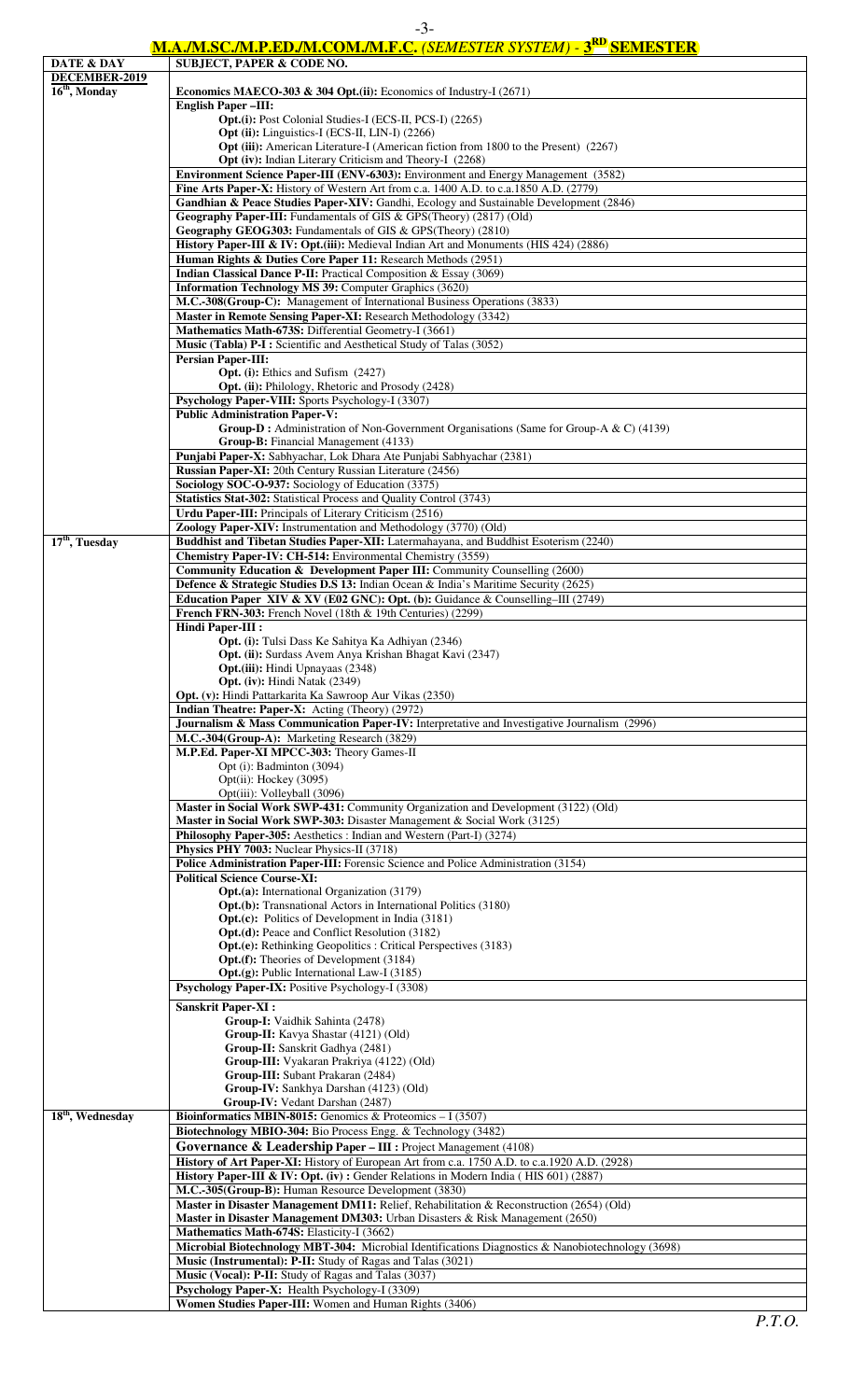### **M.A./M.SC./M.P.ED./M.COM./M.F.C.** *(SEMESTER SYSTEM) -* **3RD SEMESTER**

| DATE & DAY        | <u> ІІІ.А./ІІІ.ЭС./ІІІ.І .ЕD./ІІІ.СОІІІ./ІІІ.Г.С. (ЗЕМЕЗТЕК ЗІЗІЕМ / - Э — ЗЕІІЕЭТЕК</u><br><b>SUBJECT, PAPER &amp; CODE NO.</b>                                                      |
|-------------------|---------------------------------------------------------------------------------------------------------------------------------------------------------------------------------------|
| DECEMBER-2019     |                                                                                                                                                                                       |
| $19th$ , Thursday | <b>Botany Paper-XIII:</b> Biotechnology (3533)                                                                                                                                        |
|                   | Economics MAECO-303 & 304 Opt.(iii): Basic Econometrics (2672)                                                                                                                        |
|                   | Gandhian & Peace Studies Paper-XV:Gandhi and Social Problems (2847)                                                                                                                   |
|                   | M.C.-310(Group-D): International Accounting (3835)                                                                                                                                    |
|                   | <b>Public Administration Paper-VI:</b>                                                                                                                                                |
|                   | Group-A: Public Health Policy and Administration (4130)<br><b>Group-B:</b> Corporate Governance (Same for Group C $\&$ D) (4134)                                                      |
|                   | Punjabi Paper-XI:                                                                                                                                                                     |
|                   | Opt. (i): Adhunik Panjabi Kavita-I (2382)                                                                                                                                             |
|                   | Opt. (ii): Adhunik Panjabi Virtantak Kavita-I (2383)                                                                                                                                  |
|                   | Russian Paper-XII: Methodology of Teaching of Russian Language (2457)                                                                                                                 |
|                   | Sociology SOC-R-439: Methods and Techniques in Social Research (3364)                                                                                                                 |
|                   | Statistics Stat-303: Linear Inference (3744)                                                                                                                                          |
|                   | Zoology Paper-XV: Advances in Entolomology (3771) (Old)                                                                                                                               |
| $20th$ , Friday   | <b>English Paper IV:</b>                                                                                                                                                              |
|                   | Opt (i): Cultural Studies-I (2269)<br><b>Opt (ii):</b> Applied Linguistics-I (2270)                                                                                                   |
|                   | <b>Opt (iii):</b> World Poetry/ Novel in Translation (2271)                                                                                                                           |
|                   | <b>Opt (iv):</b> Shakespeare-I (2272)                                                                                                                                                 |
|                   | Environment Science Paper-IV (ENV-6304): Industrial and Biomedical Waste Management (3583)                                                                                            |
|                   | <b>Geography Paper-IV:</b>                                                                                                                                                            |
|                   | <b>Opt.(i):</b> Regional Development and Planning in India (2818) (Old)                                                                                                               |
|                   | Opt.(ii): Special Themes in Agricultural Geography (2825) (Old)                                                                                                                       |
|                   | <b>Opt.</b> (iii): Bio Geography (2826) (Old)<br><b>Opt.</b> (iv): Social Geography (2827) (Old)                                                                                      |
|                   | <b>Opt.</b> ( $v$ ): Political Geography of India (2828) (Old)                                                                                                                        |
|                   | <b>Opt.</b> (vi): Applied Climatology (2834) (Old)                                                                                                                                    |
|                   | <b>Geography GEOG304:</b>                                                                                                                                                             |
|                   | Opt.(i): Regional Development and Planning in India (2811)                                                                                                                            |
|                   | <b>Opt.</b> (ii): Special Themes in Agricultural Geography (2812)                                                                                                                     |
|                   | <b>Opt.</b> (iii): Bio Geography (2813)                                                                                                                                               |
|                   | <b>Opt.</b> (iv): Social Geography (2814)<br><b>Opt.</b> (v): Political Geography of India (2815)                                                                                     |
|                   | <b>Opt.</b> (vi): Applied Climatology (2816)                                                                                                                                          |
|                   | History Paper-III & IV: Opt (vii): Constitutional Development in Modern India (1773-1947) (HIS 213) (2890)                                                                            |
|                   | Human Rights & Duties Core Paper 12:                                                                                                                                                  |
|                   | Opt.1(a): Labour Welfare, Human Rights and Duties (2952)                                                                                                                              |
|                   | Opt.1(b): International Humanitarian and Refugee Laws (2953)                                                                                                                          |
|                   | <b>Opt.1(c):</b> Disadvantaged Sections/Group & Human Rights & Duties (2954)<br><b>Information Technology MS 14:</b> System Approach to Management and Optimization Techniques (3621) |
|                   | M.C.-314(Group-F): Insurance Management (3839)                                                                                                                                        |
|                   | Mathematics Math-675S: Special Functions (3663)                                                                                                                                       |
|                   | <b>Music (Tabla): P-II:</b> History of Talas and Essay (3053)                                                                                                                         |
|                   | Persian Paper-IV: Essay (2429)                                                                                                                                                        |
|                   | Psychology Paper-XI: Media Psychology-I (3310)                                                                                                                                        |
|                   | <b>Sanskrit Paper-XII:</b>                                                                                                                                                            |
|                   | Group - I: Brahman, Shrot Avem Grah Sutra (2479)                                                                                                                                      |
|                   | Group-II: Gadh Avem Natak (4124) (Old)<br>Group-II: Roopak Sahitya (2482)                                                                                                             |
|                   | Group-III: Sanskrit Vyakaran Darshan (2485)                                                                                                                                           |
|                   | Group-IV: Vidhant Tatha Mimansa (4125) (Old)                                                                                                                                          |
|                   | Group-IV: Mimansa Darshan (2488)                                                                                                                                                      |
|                   | Urdu Paper-IV: Comparative Study of Indian Literature (2517)                                                                                                                          |
| $21st$ , Saturday | Ancient Indian History, Culture and Archaeology Paper-II Group-B: Numismatics (2570) (Old)                                                                                            |
|                   | Ancient Indian History, Culture and Archaeology Paper-II Group-B: Indian Numismatics (2561)                                                                                           |
|                   | Botany Paper-XIV: Cytogenetics (3534)<br>Chemistry Paper-III: CH-513: Heterocyclic Chemistry (3558)                                                                                   |
|                   | Community Education & Development Paper IV : Education and Life Long Learning (2601)                                                                                                  |
|                   | Defence & Strategic Studies D.S 14: Major Conflicts during cold war Era (2626)                                                                                                        |
|                   | Economics MAECO-303 & 304:                                                                                                                                                            |
|                   | $Opt.(iv):$ (a) Economics of Population (2673)                                                                                                                                        |
|                   | <b>OR</b>                                                                                                                                                                             |
|                   | Opt.(iv): (b) Economics of Human Resource Development (2674)                                                                                                                          |
|                   | <b>Education Paper XIV &amp; XV:</b><br>E03 EDT Opt.(c): Educational Technology-III (2750)                                                                                            |
|                   | <b>OR</b>                                                                                                                                                                             |
|                   | E04 SED Opt. (d): Special Education-III (2751)                                                                                                                                        |
|                   | French FRM-304: Methodology of Teaching French as a Foreign Language Part-I (2300)                                                                                                    |
|                   | Hindi Paper-IV: Media Lekhan Aur Anuvad (2351)                                                                                                                                        |
|                   | History Paper-III & IV: Opt.(viii): National Movement in India (1858-1947) (HIS 212) (2891)                                                                                           |
|                   | Information Technology MS 50: Linux System Administration (4158) (Old)                                                                                                                |
|                   | Journalism & Mass Communication Paper-V: Development Communication (2997)<br>M.C.-306(Group-B): Industrial Relations (3831)                                                           |
|                   | M.P.Ed. Paper-XII MPEC-301: Sports Psychology (3097)                                                                                                                                  |
|                   | OR.                                                                                                                                                                                   |
|                   | M.P.Ed. Paper-XII MPEC-302: Sports Sociology (3098)                                                                                                                                   |
|                   | Master in Social Work SWP-432: Indian Rural Communities & Change (3128) (Old)                                                                                                         |
|                   | Master in Social Work SWP-304: Human Resource Management & Labour Welfare (3126)                                                                                                      |
|                   | Mathematics Math-676S: Fluid Mechanics-I (3664)                                                                                                                                       |
|                   | Philosophy Paper-306: Philosophy of History and Culture (Philosophy of History) (3275)                                                                                                |
|                   | Physics PHY 7004: Condensed Matter Physics-I (3719)<br>Police Administration Paper-IV: Terrorism (3155)                                                                               |
|                   | <b>Political Science Course-XII:</b>                                                                                                                                                  |
|                   | <b>Opt.(a):</b> Democracy in India (3186)                                                                                                                                             |
|                   | <b>Opt.(b):</b> Government and Politics of India's Neighbours (Pakistan, Bangladesh, Nepal and Sri Lanka) (3187)                                                                      |
|                   | <b>Opt.(c):</b> Women and Politics in India (3188)                                                                                                                                    |
|                   | <b>Opt.</b> (d): Rights: Ideas and Movements (3189)                                                                                                                                   |
|                   | <b>Opt.(e):</b> Nationalism Theories & Context (3190)<br><b>Opt.(f):</b> New Political Geography in Comparative Perspective (3191)                                                    |
|                   | Opt.(g): Policies and Politics of Development in India (3192)                                                                                                                         |
|                   | <b>Opt.(h):</b> Public Administration (3193)                                                                                                                                          |